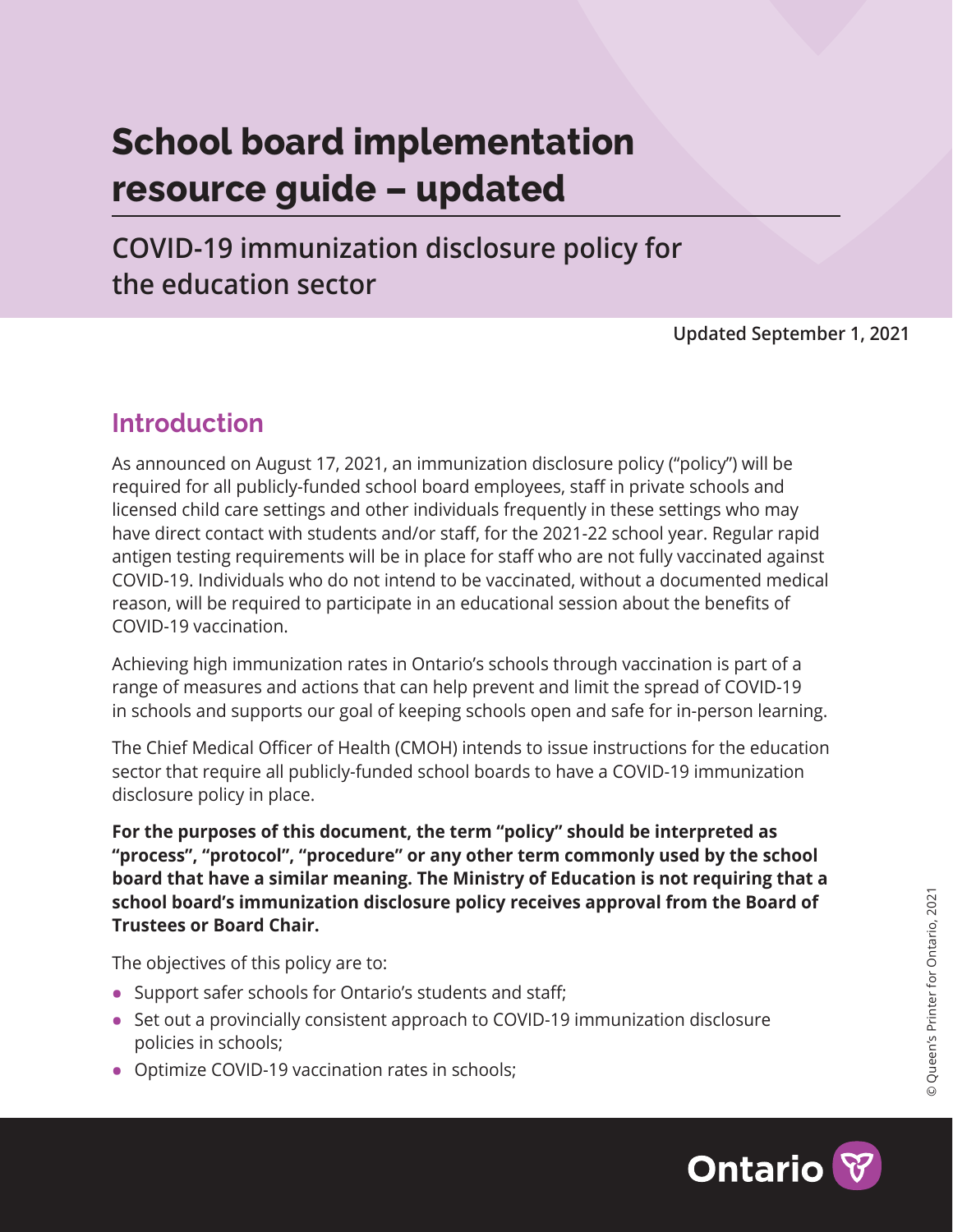- **•** Ensure that individuals have access to reliable information to support informed decisions about COVID-19 vaccination; and
- **•** Ensure that individuals who are not fully vaccinated against COVID-19 are being routinely tested for COVID-19.

The Ministry of Education is committed to providing detailed guidance to school boards to assist with implementation. To ensure school boards receive timely information, the issuance of ministry guidance will be iterative, and will include new information as it emerges. Where there are differences in guidance, the most recent document should be used as the authoritative source.

The ministry is committed to working collaboratively with its school board and education partners and will continue to provide its support to help employers understand the government's policy intent and requirements, and support implementation planning.

## **Purpose and use**

The purpose of this resource guide<sup>1</sup> is to support school boards in implementing their immunization disclosure policy. This guide also includes:

- **•** Appendix A: sample school board immunization disclosure policy template
- **•** Appendix B: additional resources to support a school board's educational program
- **•** Appendix C: frequently asked questions (FAQs)
- **•** Appendix D: 2021-22 COVID-19 vaccination attestation summary updated

This document will be updated with further guidance shortly, on key areas such as:

- **•** Rapid antigen testing requirements; and
- **•** COVID-19 educational program.

## **Key dates**

- **• By September 7, 2021:** Individuals covered by the policy are expected to submit a formal attestation if they are "fully vaccinated" against COVID-19.
- **• By September 10, 2021:** School boards are expected to share aggregated, depersonalized statistical information regarding attestations with the ministry using a template issued by the ministry (see pages 8 and 9).

<sup>1.</sup> The application and use of this document are the responsibility of the user. The Ministry of Education assumes no liability resulting from any such application or use. This document is not intended as a substitute for any applicable legislation, directives, or orders and does not constitute legal advice. In the event of any conflict between this document and any legislation, directive, or order, the legislation, directive, or order prevails. Additionally, this document is not intended to take the place of medical advice, diagnosis, or treatment.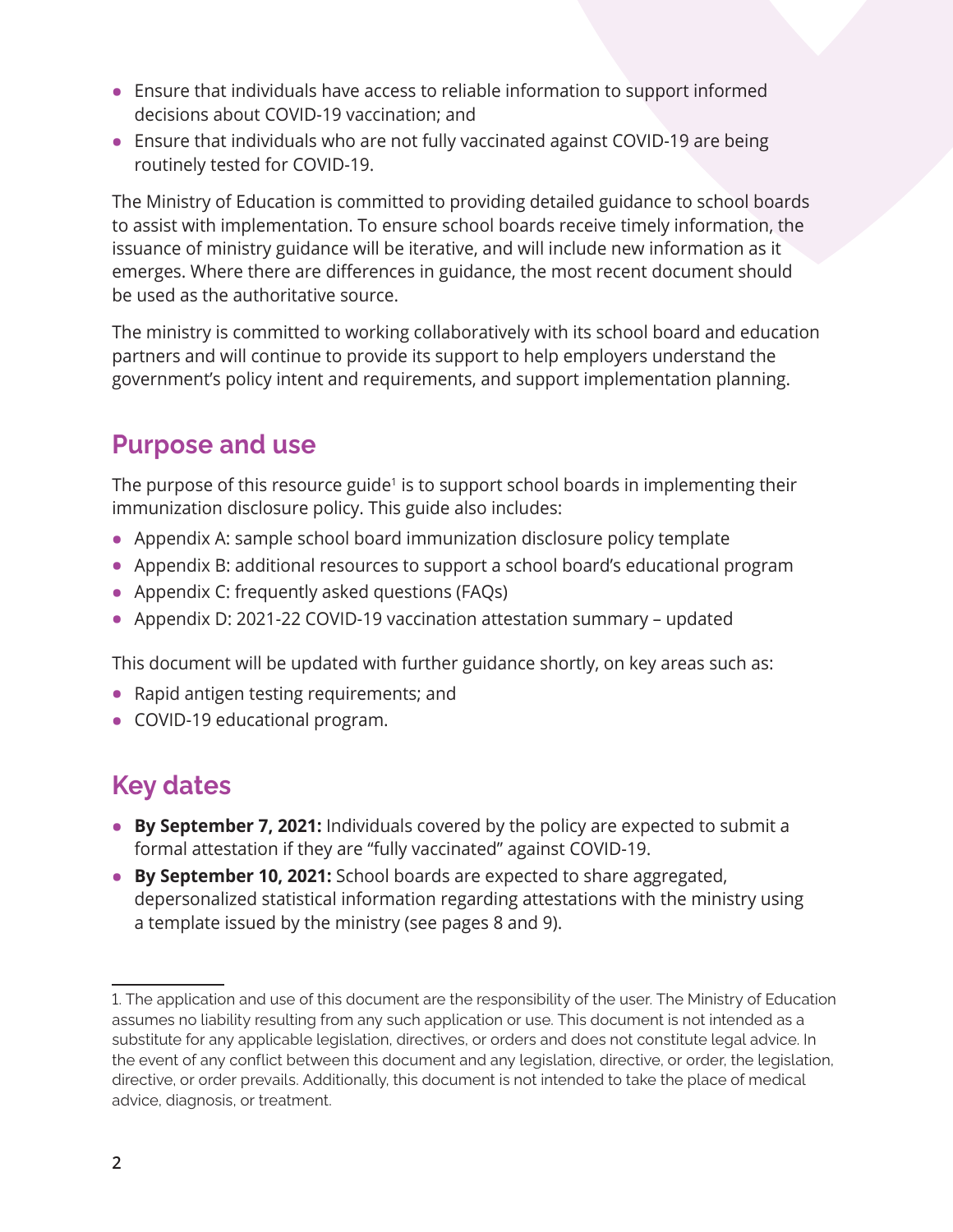- **• By September 15, 2021:** School boards are expected to publicly post the aggregated, depersonalized statistical information and continue doing so on a monthly basis.
- **• By September 24, 2021:** School boards are expected to share updated aggregated, depersonalized statistical information with the ministry.

## **School board's immunization disclosure policy**

Individuals subject to a school board's immunization disclosure policy will be required to provide proof of one of the following three things:

- **1. Full vaccination** against COVID-19; or
- **2. A medical reason** for not being vaccinated against COVID-19; or
- **3.** Completion of a COVID-19 vaccination **educational program** prescribed by the Ministry of Education.

Those who are not fully vaccinated<sup>2</sup> will be required to complete COVID-19 rapid antigen testing at a minimum frequency prescribed by the Ministry of Education.

## **Individuals covered by the policy**

At a minimum, the ministry expects that the following groups of individuals would be covered by the policy, except where the individual works remotely and the individual's work does not involve in-person interactions:

- **•** All school board employees/staff, including daily and long-term occasional teachers and casual education workers;
- **•** School board trustees;
- **•** Student transportation drivers; and

The following individuals if attending the school premises frequently and have direct contact with staff or students:

- **•** Students on educational placement, including professional services students on a placement / work-integrated learning visit (e.g., teacher candidate practicums, nurse, psychologist, behavioural therapist, speech-language pathologist, etc.);
- **•** Volunteers;
- **•** Those who provide professional services to children at school; and
- **•** Visitors, including third-party contractors.

<sup>2. &</sup>quot;Fully vaccinated against COVID-19" means having received all of the doses required for a COVID-19 vaccine(s) approved by the World Health Organization (e.g., two doses of a two-dose vaccine, or one dose of a single-dose vaccine); and having received the final vaccine dose at least 14 days ago.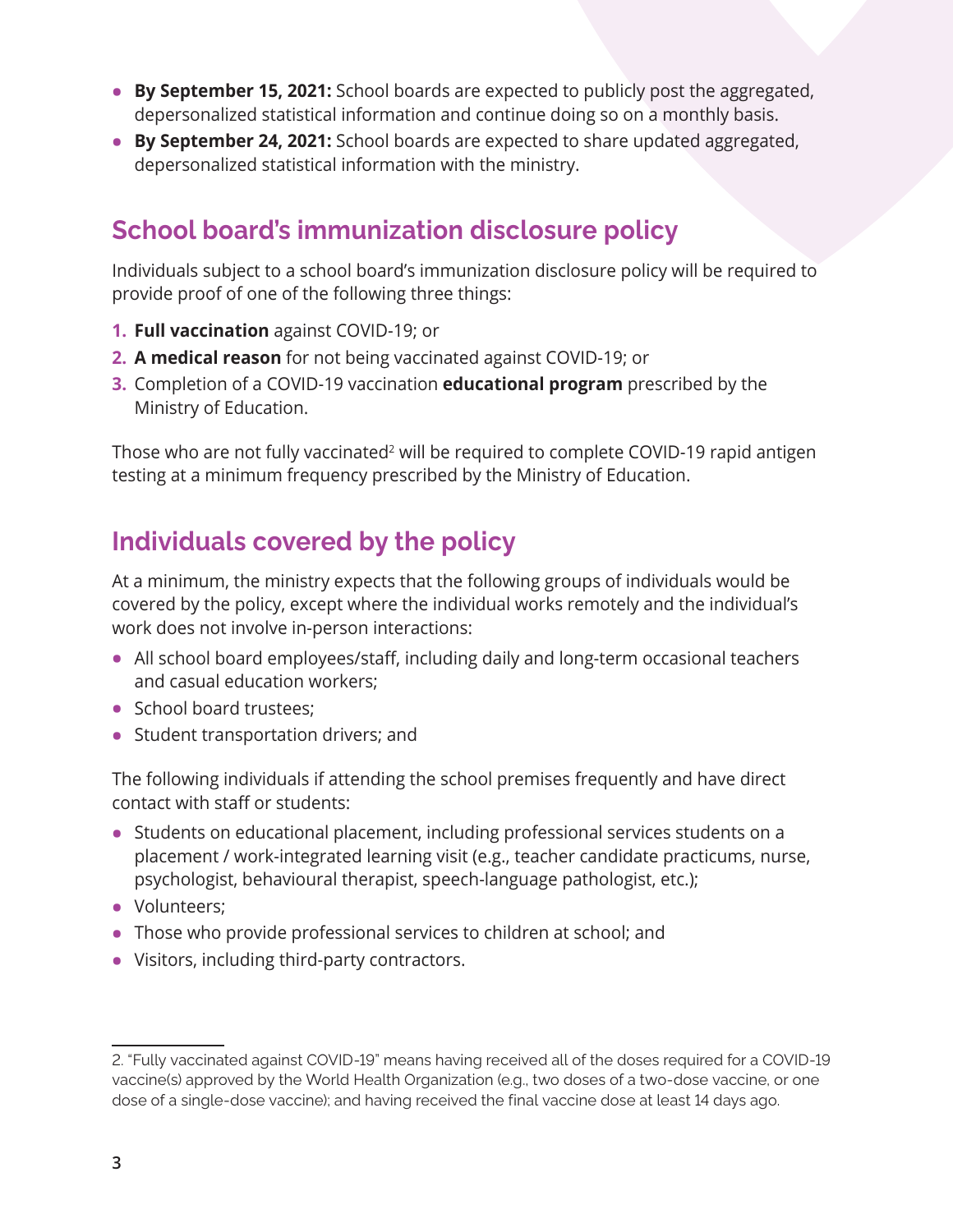Based on these parameters, school boards are asked to determine the total number of individuals subject to the school board's policy. School boards are also asked, in their reporting to the ministry, to be explicit on categories of individuals captured, including any deviations from the above list. Based on feedback from school boards, the statistical information for the individuals covered by the policy will be reported in two categories: (1) school board employees and trustees; and (2) other individuals, per the categories above.

#### **Individuals not directly employed by school boards**

The ministry recognizes that some individuals covered by the policy are employed by, volunteer at, or provide services to multiple school boards. In most cases, individuals will be expected to provide separate attestations to each school board. In the case of student transportation drivers, school boards are encouraged to work with their respective transportation consortia to implement the policy and data collection processes.

## **Attestation requirements**

By September 7, 2021, individuals covered by the policy are expected to submit a formal attestation if they are "fully vaccinated" against COVID-19 and provide proof of full vaccination (i.e. upload or provide vaccination receipt(s)). This attestation process is envisioned to take approximately 15 minutes.

As many school boards are exploring how their existing human resources information systems (HRIS) can accommodate this attestation process, including the potential to upload vaccine receipts as proof, school boards can accept attestations for the target date of September 7, 2021, with proof to follow. The ministry asks that school boards continue to work towards uploading vaccine receipts or otherwise confirming proof of vaccination as quickly as possible.

This approach aims to balance the need for school boards to have some lead time to undertake implementation activities, with the need to have the policy in place as soon as possible to protect school populations.

Individuals who are not fully vaccinated by the start of school can submit their attestation throughout the school year as soon as they meet the definition of "fully vaccinated" outlined above. It is expected that newly hired or retained individuals would provide an attestation where applicable on or before the first day of attending a school board site, where possible.

## **Attestation collection guidance**

It is recommended that school boards consider the use of a secure electronic system or tool to collect attestation information from staff and other individuals to whom this policy applies. If a school board is unable to, or prefers to use an alternate means of collection,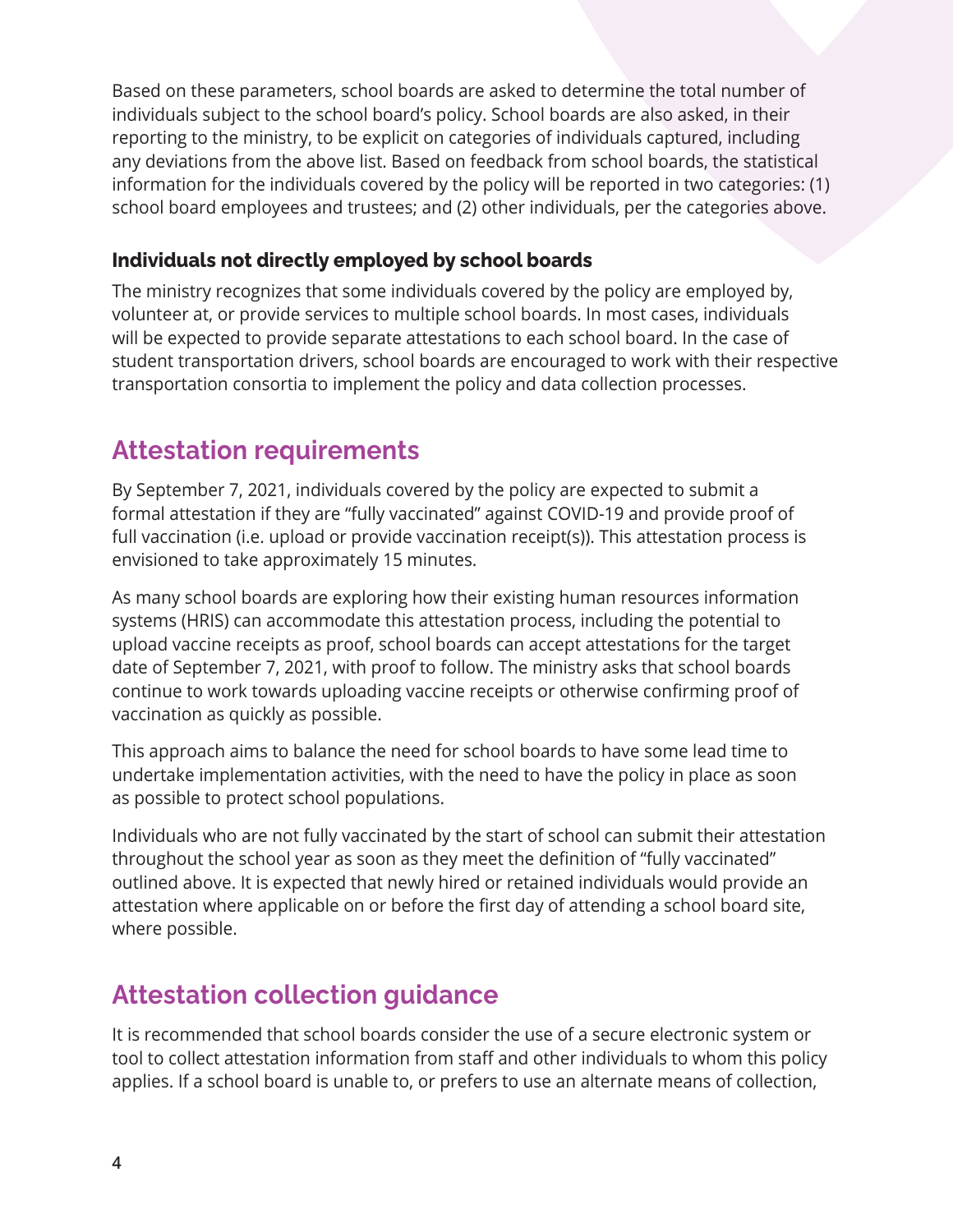it may do so. School boards are encouraged to obtain their own privacy advice to ensure they are in compliance with their privacy obligations under applicable legislation.

The following language may be considered as part of a school board's attestation form. This language is provided for illustrative purposes only and there is no requirement to use it.

I affirm that I am fully vaccinated against COVID-19.

In this attestation, "fully vaccinated against COVID-19" means having received all of the doses required for a COVID-19 vaccine(s) approved by the World Health Organization (e.g., two doses of a two-dose vaccine, or one dose of a single-dose vaccine); and having received the final vaccine dose at least 14 days ago.

I affirm that all of the information and answers provided herein and any accompanying supporting documentation are complete, true and correct to the best of my knowledge and belief as required by law. I understand that any misrepresentation, falsification, or omission of any material facts may render this attestation void.

## **Providing proof**

#### **Proof of vaccination**

After vaccination, individuals with an Ontario photo health card can log in to the provincial portal to download or print an electronic COVID-19 vaccine receipt (PDF) for each dose received. The physical/hard copy receipt and email version of the receipt a person would have received will resemble the following:

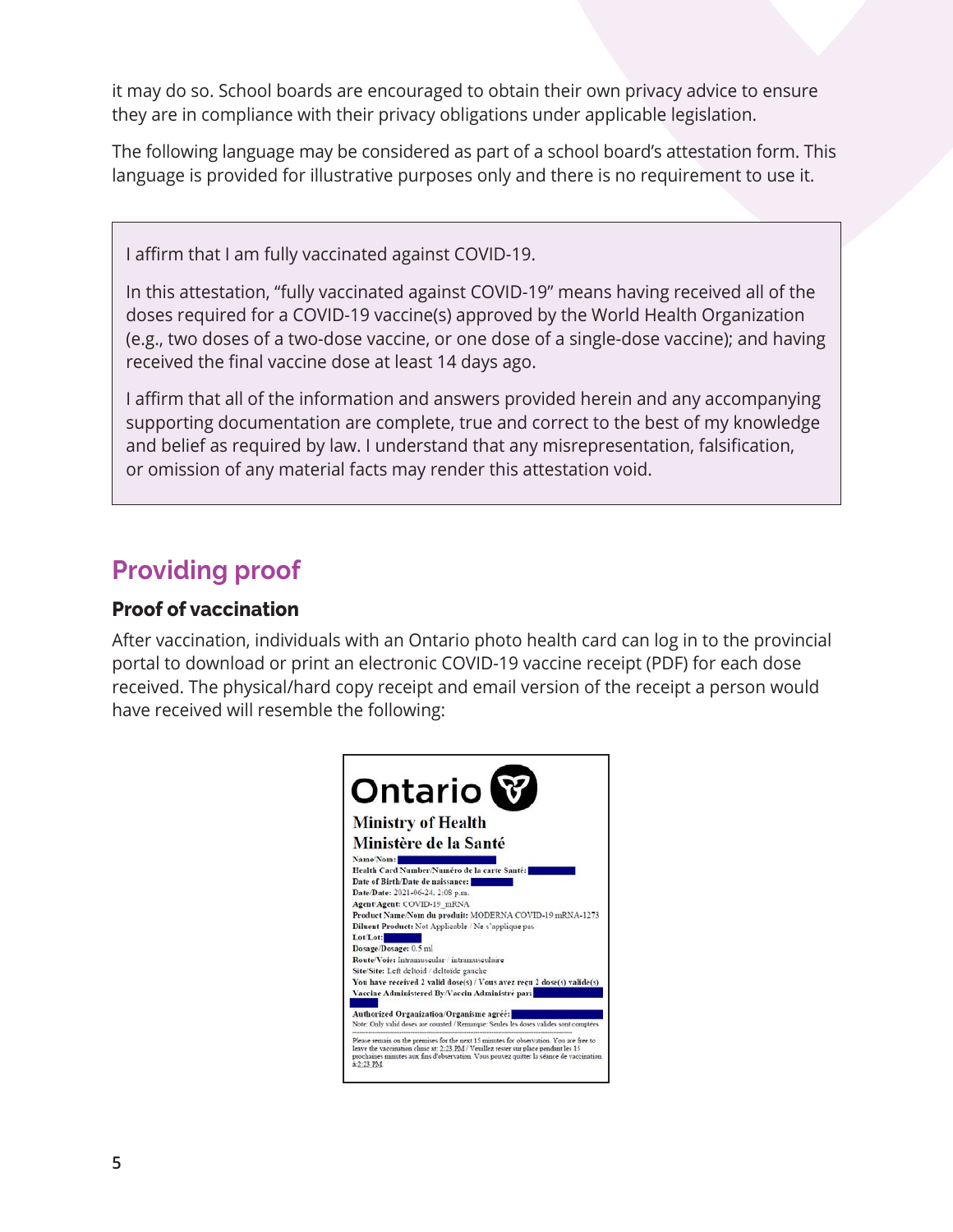Receipts are available:

- **•** For first and second doses received in Ontario regardless of where you were vaccinated in Ontario (for example, at a mass immunization clinic, hospital, pharmacy, or primary care setting); and
- For doses received out of province, for World Health Organization approved vaccines<sup>3</sup>

To log in to **[the provincial portal](https://covid19.ontariohealth.ca/)** and download vaccine receipt(s), individuals will need the following:

- **•** <sup>A</sup>**green photo health (OHIP) card** (you will need numbers from both the front and back of the card, expired cards will be accepted)
- **•** Date of birth
- **•** Postal code

Steps to download receipts:

- **•** Scroll to the bottom of the page and acknowledge that you have read and understood the terms of use;
- **•** Enter the requested personal information and press "Continue";
- **•** Select "Continue" under the header: "Vaccination Receipts"; and
- **•** Click "Download the Receipt" for the desired vaccination date.

If you have a **red and white health card** or are having difficulty accessing your vaccine receipt(s) online, call the Provincial Vaccine Booking Line at 1-833-943-3900. A call centre agent can email you a copy of your receipt.

Individuals who have questions or concerns about the information supporting their COVID-19 vaccine receipt should contact their **[local public health unit](https://www.health.gov.on.ca/en/common/system/services/phu/locations.aspx)** for further information.

The majority of individuals who were vaccinated in Ontario were provided a receipt from the Ministry of Health with the individual's name, date of vaccination and product name (i.e., Pfizer, Moderna, etc.). However, there may be some exceptional instances where an individual cannot easily present or upload a digital copy of their vaccine receipt. The Ministry of Education encourages school boards to work with individuals on a case by case basis to collect acceptable proof of vaccination.

#### **Proof of a medical reason for not being vaccinated**

Proof must be provided by either a physician or a nurse practitioner (note: A nurse practitioner is a registered nurse who holds an extended certificate of registration under the *Nursing Act, 1991*).

<sup>3.</sup> As of August 24, 2021, all receipts for World Health Organization approved vaccines are available.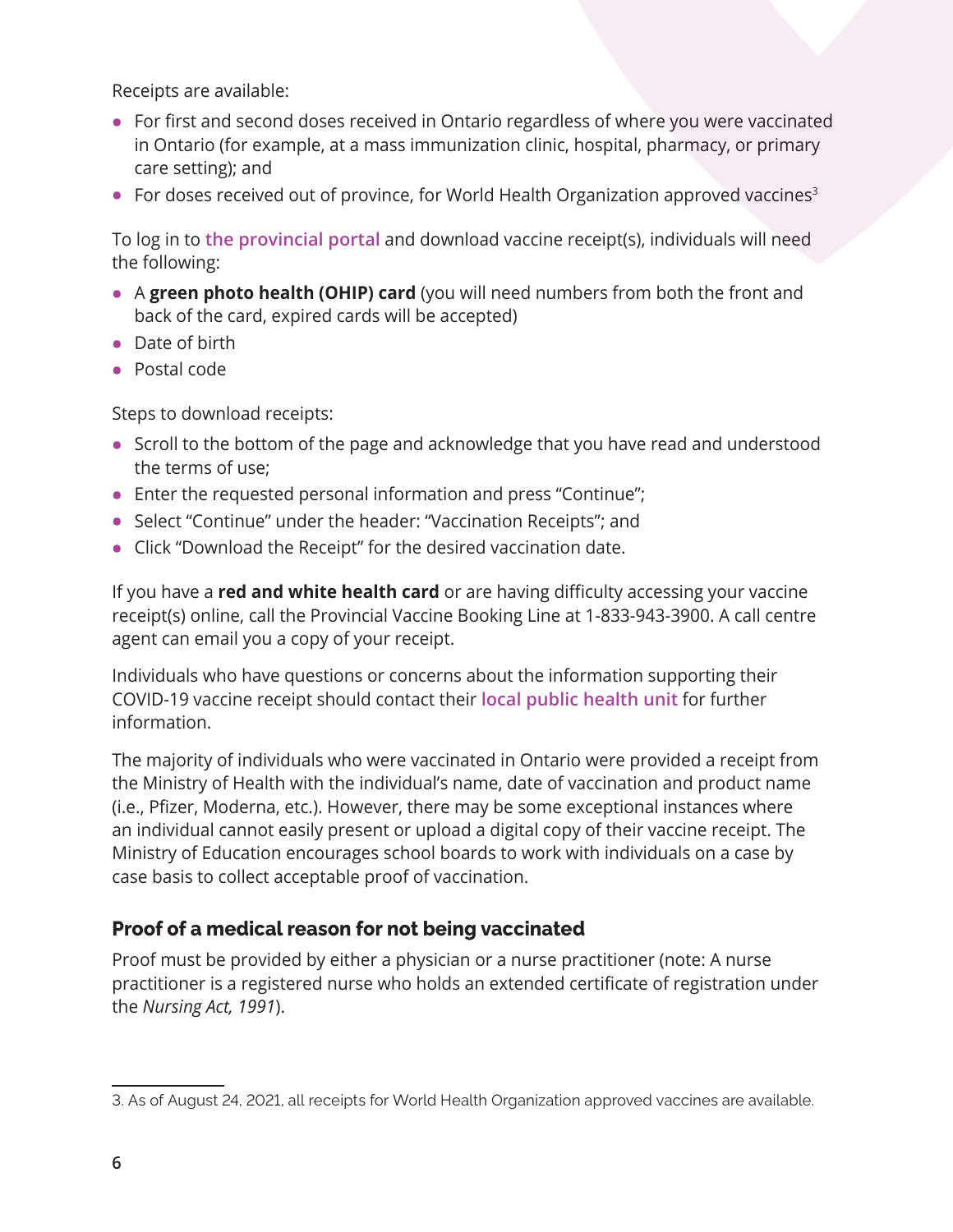In some instances, the medical reason for a person not being vaccinated may be timelimited (e.g., timing around a procedure or other medical treatment). The documentation from the physician/nurse practitioner must specify whether the reason is permanent or time-limited. If time-limited, the documentation should indicate how long the medical reason is expected to last. School boards should communicate this requirement to anyone who is planning on submitting proof of a medical reason.

If an individual is unable to receive their vaccine for a medical reason but that reason is valid for a limited time, the school board must follow-up with them once that time period has expired and ensure the individual provides proof of vaccination or proof that the individual has completed the educational program prescribed by the Ministry of Education.

#### **Proof of completion of an educational program**

Individuals who do not intend to be vaccinated, without a documented medical reason, will be required to participate in an educational session about the benefits of COVID-19 vaccination, outside of working hours.

School boards are required to use a video resource that is prescribed by the Ministry of Education as the education program for unvaccinated individuals. The ministry is targeting to share the video resource with school boards by September 10, 2021.

Additional resources are included in **Appendix B** for informational purposes only.

School boards are encouraged to plan a way for individuals to provide proof that they have completed the educational program, where required. Options could include having the person sign a form digitally or in-person saying that they completed the educational program (i.e. an attestation).

## **Testing requirements**

School boards must require individuals who are not fully vaccinated to complete regular rapid antigen testing for COVID-19 at a minimum frequency prescribed by the Ministry of Education. Individuals will be expected to fulfill testing requirements outside of working hours.

For individuals who are covered by a school board's immunization disclosure policy but are less frequently in direct contact with students or staff, frequent testing may not be possible or reasonable. In these cases, the individual must complete a rapid antigen test as part of screening and demonstrate a negative test result, prior to interacting with students or staff.

More information on testing frequency, and the process for obtaining and reporting rapid antigen test results will be provided shortly.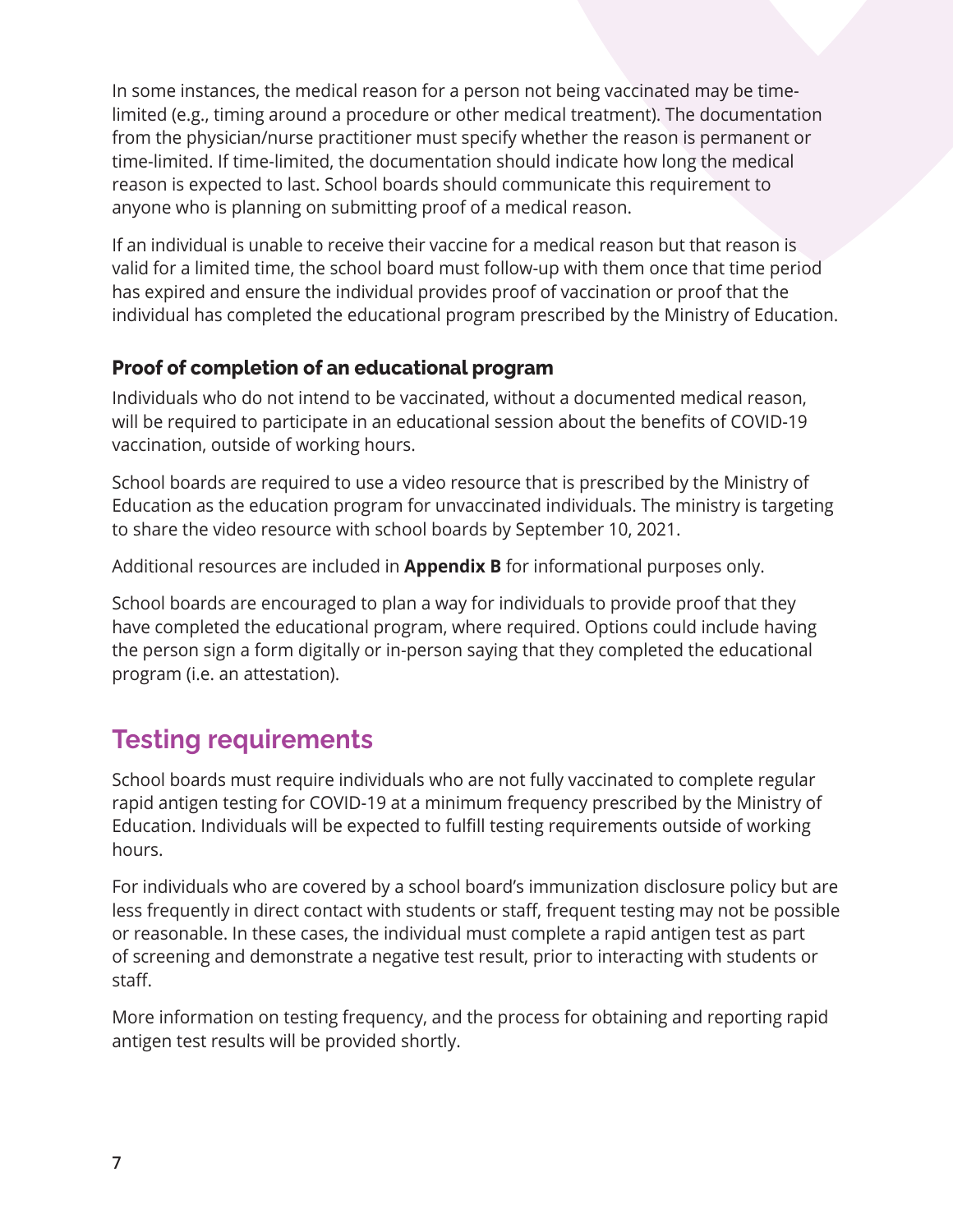## **Communicating about the requirements**

School boards are expected to communicate the content and requirements of the immunization disclosure policy, and make it available to everyone who is subject to it and to parents/guardians.

While school boards should continue to encourage vaccination, communication about the policy should be provided in a way that respects and supports education and informed choice about COVID-19 vaccination.

#### **Sample key messages:**

- **•** Vaccinations will help create a safe environment for students and staff, which supports learning, development, and health and well-being.
- **•** High rates of vaccination in schools are important to protect all staff and children who attend school and to help reduce the risk of outbreaks and the need for isolation or school closures.
- **•** All vaccines delivered as part of Ontario's vaccine rollout provide high levels of effectiveness against hospitalization and death from COVID-19 and its variants, including the Delta variant.
- **•** We strongly encourage you to get vaccinated if you are eligible, and to consult with your doctor on your health history and review any resources that are available to you to make an informed choice about your personal health.

## **Statistical information and reporting**

As announced on August 17, 2021, all school boards must collect, maintain, and disclose key data metrics that relate to this policy to the Ministry of Education on a monthly basis for the 2021-22 school year. As school boards implement this policy, there will be two data collections throughout the month of September:

- **•** September 10, 2021: First data disclosure with the Ministry of Education
- **•** September 24, 2021: Second data disclosure with the Ministry of Education

School boards will need to provide the following information. This list has been updated based on consultation feedback from school boards:

- **1.** Total number of individuals to which this policy applies;
- **2.** Total number of individuals who have attested to/and provided proof of being fully vaccinated against COVID-19;
- **3.** Total number of individuals who have attested to being fully vaccinated, without supporting documentation;
- **4.** Total number of individuals who provided a documented medical reason for not being fully vaccinated against COVID-19;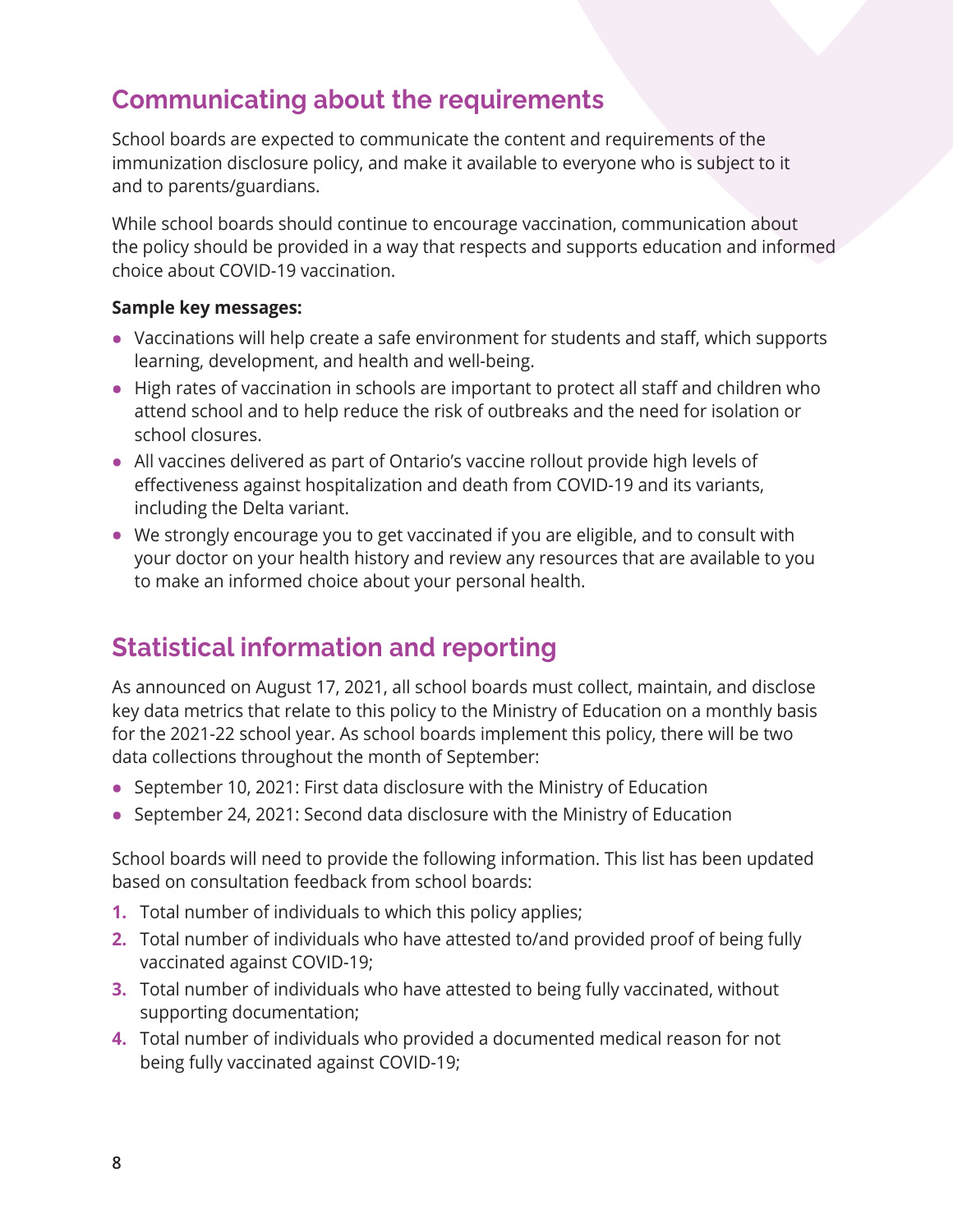- **5.** Total number of individuals who completed an educational session about the benefits of COVID-19 vaccination as an alternative to 2, 3, or 4 above, where applicable;
- **6.** Total number of individuals who have not yet submitted the attestation, for all individuals in a school board's HRIS;
- **7.** Percentage of individuals who have attested to being fully immunized (with supporting documentation); and
- **8.** Percentage of individuals who have attested to being fully immunized (without supporting documentation).

School boards are also asked, in their reporting to the ministry, to be explicit on categories of individuals captured, including any deviations from the above list.

School boards will also be required to publicly post aggregated, depersonalized board-level data on a monthly basis.

School boards must not provide any identifying information to the ministry and should communicate to all individuals who are subject to the school board's policy that information will be shared with the ministry in aggregate form.

The summarized attestation information must be populated in an Excel template provided by the ministry. Based on feedback from school boards, the Ministry of Education has adapted its reporting template to allow boards to report this information separately for staff and trustees, and for other individuals frequently in school settings and in direct contact with students or staff.

Please see Appendix D for the final Excel template to be used. The template should be submitted to the following email address: **[vaccinationattestation.edu@ontario.ca](mailto:vaccinationattestation.edu@ontario.ca)** using the following naming convention: **VaccinationAttestation\_School Board Name.xls**.

If you have any questions regarding the Excel template, please submit them to **[vaccinationattestation.edu@ontario.ca](mailto:vaccinationattestation.edu@ontario.ca)**.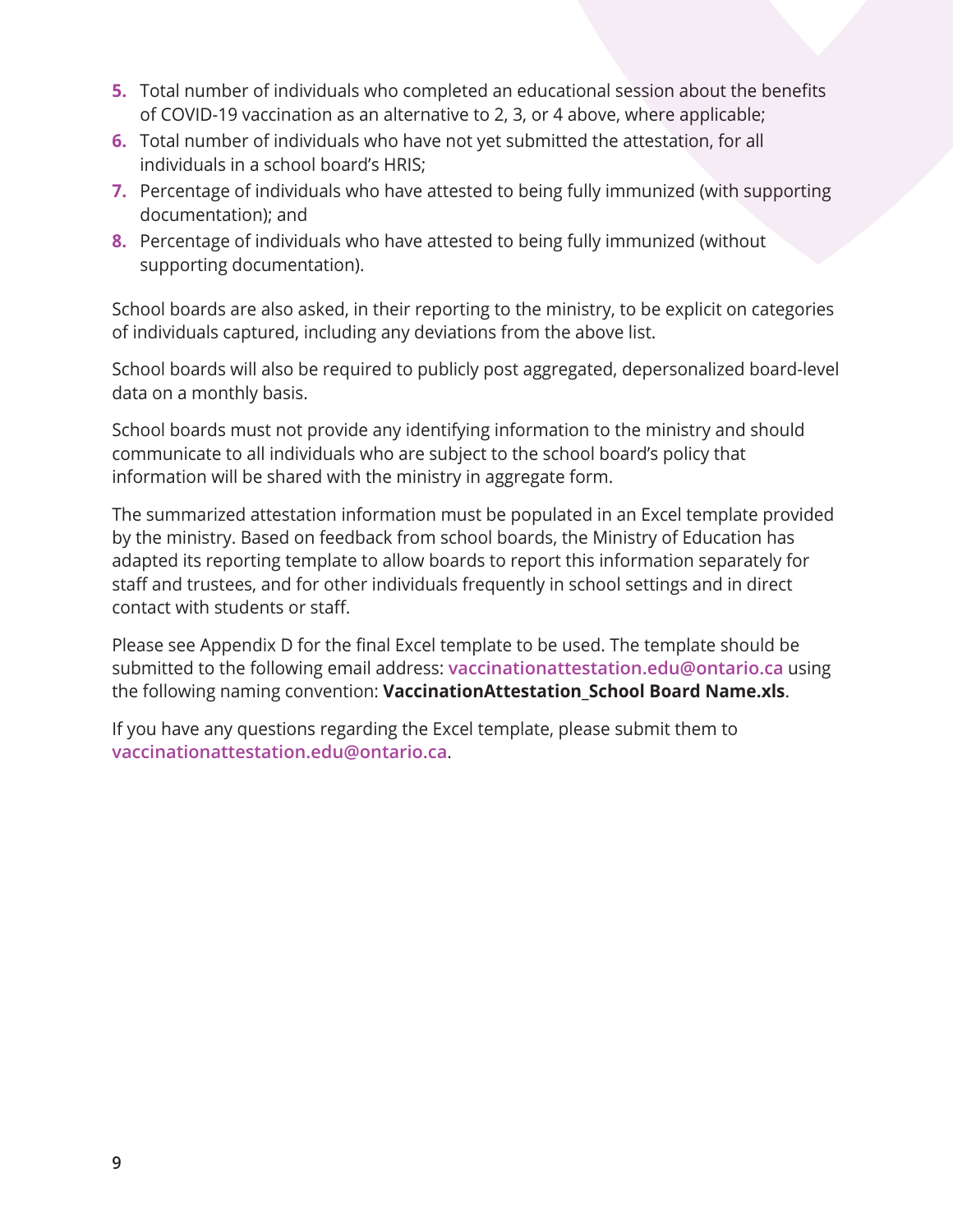# **Appendix A: Sample school board immunization disclosure policy**

**ABC school board's COVID-19 immunization disclosure policy**

## **Purpose**

The purpose of this document is to outline "ABC School Board's" expectations with regards to COVID-19 immunization disclosure of staff, volunteers, third-party contractors, student practitioners, frequent visitors and other professionals who provide in-person services in schools and who have direct contact with staff and/or students ("The Covered Individuals").

All eligible individuals are strongly encouraged to receive a COVID-19 vaccine, unless there is a medical reason to not receive a vaccine.

## **Background**

The "ABC School Board" recognizes the importance of immunization as a key element to help keep school settings safe. This COVID-19 immunization disclosure policy aims to protect the school board's population.

COVID-19 is an acute respiratory illness caused by the severe acute respiratory syndrome coronavirus 2 (SARS-CoV-2). It may be characterized by fever, cough, shortness of breath, and several other symptoms. Asymptomatic infection is also possible. The risk of severe disease increases with age but is not limited to the elderly and is elevated in those with underlying medical conditions.

## **Application of the policy**

This immunization disclosure policy applies to the following groups, except where the individual works remotely and the individual's work does not involve in-person interactions:

**•** All school board employees/staff, including daily and long-term occasional teachers and casual education workers;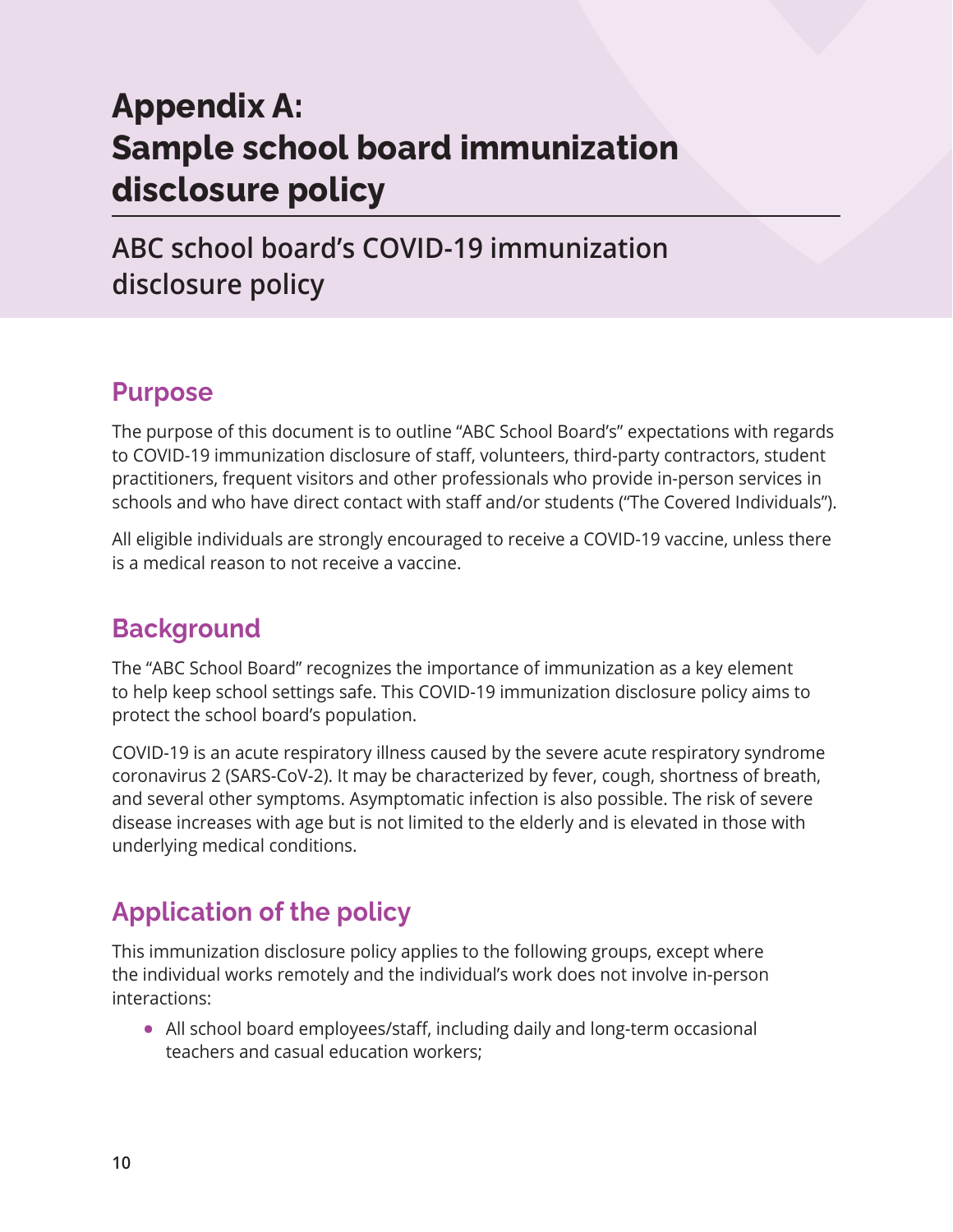- **•** School board trustees;
- **•** Student transportation drivers; and

The following individuals if attending the school premises frequently and have direct contact with staff or students:

- **•** Students on educational placement, including professional services students on a placement/work-integrated learning visit (e.g., teacher candidate practicums, nurse, psychologist, behavioural therapist, speech-language pathologist, etc.);
- **•** Volunteers;
- **•** Those who provide professional services to children at school; and
- **•** Visitors, including third-party contractors.

## **Policy**

The CMOH has directed *ABC School Board* to develop, implement and ensure compliance with a COVID-19 immunization disclosure policy. This policy requires all individuals covered by the policy to provide one of the following:

- **1.** Proof of all required doses of a COVID-19 vaccine approved by the World Health Organization.
- **2.** Written proof of a medical reason, provided by either a physician or nurse practitioner that sets out:
	- **a.** that the person cannot be vaccinated against COVID-19; **and**
	- **b.** the effective time period for the medical reason (i.e., permanent or time-limited).
- **3.** Proof that the individual has completed the educational program prescribed by the Ministry of Education.

## **Educational program**

The educational program has been prescribed by the Ministry of Education and addresses the following learning components:

- **•** How COVID-19 vaccines work;
- **•** Vaccine safety related to the development of the COVID-19 vaccines;
- **•** Benefits of vaccination against COVID-19;
- **•** Risks of not being vaccinated against COVID-19; and
- **•** Possible side effects of COVID-19 vaccination.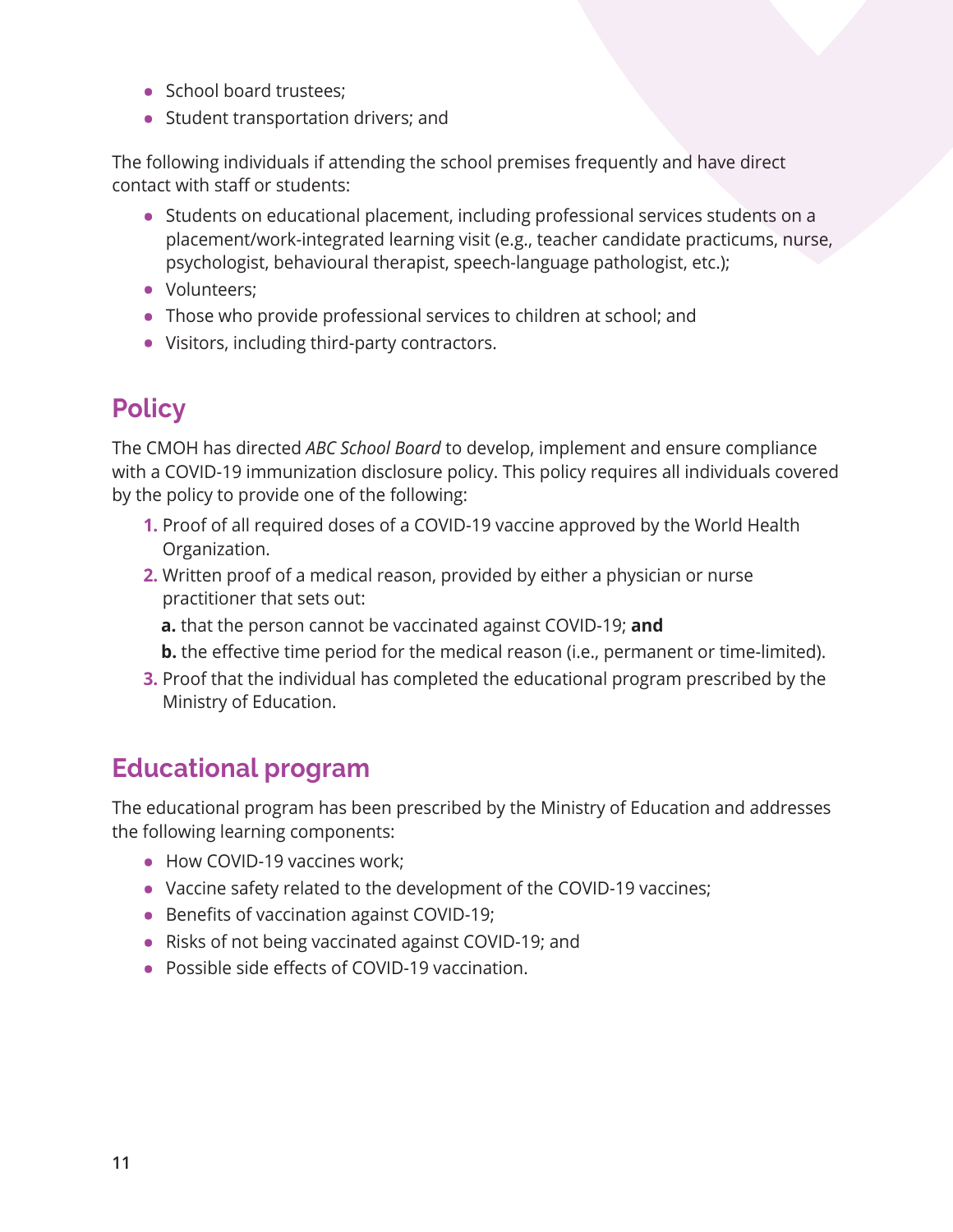## **Support for vaccination (if applicable)**

"ABC School Board" will provide the following supports for individuals subject to this policy to receive a vaccine:

**Non-compliance with the policy (If applicable, the Ministry of Education recommends that school boards consult with legal counsel regarding potential non-compliance with the policy)**

In accordance with "ABC School Board's" policies, directives and collective agreements, as well as applicable legislation

## **Testing requirements**

Individuals subject to the policy who are not fully vaccinated must regularly complete rapid antigen testing for COVID-19 and demonstrate a negative result, at a minimum interval of \_\_\_\_\_ weekly; and provide verification of the negative test result (insert details on acceptable documentation).

## **Confidentiality statement**

"ABC School Board" is required, pursuant to the Chief Medical Officer of Health's direction, to report statistical information to the Ministry of Education. All statistical information will be provided in depersonalized aggregate form on a monthly basis.

#### **Disclaimer:**

This document is an example of an immunization disclosure policy. It is intended for illustrative purposes only. It is the responsibility of the school board to ensure that the information included in its policy meets all requirements under the CMOH's Letter of Instruction and applicable legislation.

Please be advised that this example of a policy **does not constitute legal advice** and should not be relied on as such. It is the responsibility of the school board to ensure compliance with all applicable legislation and regulations. If the school board requires assistance with respect to the interpretation of the legislation and regulations and their application, the school board may wish to consult legal counsel.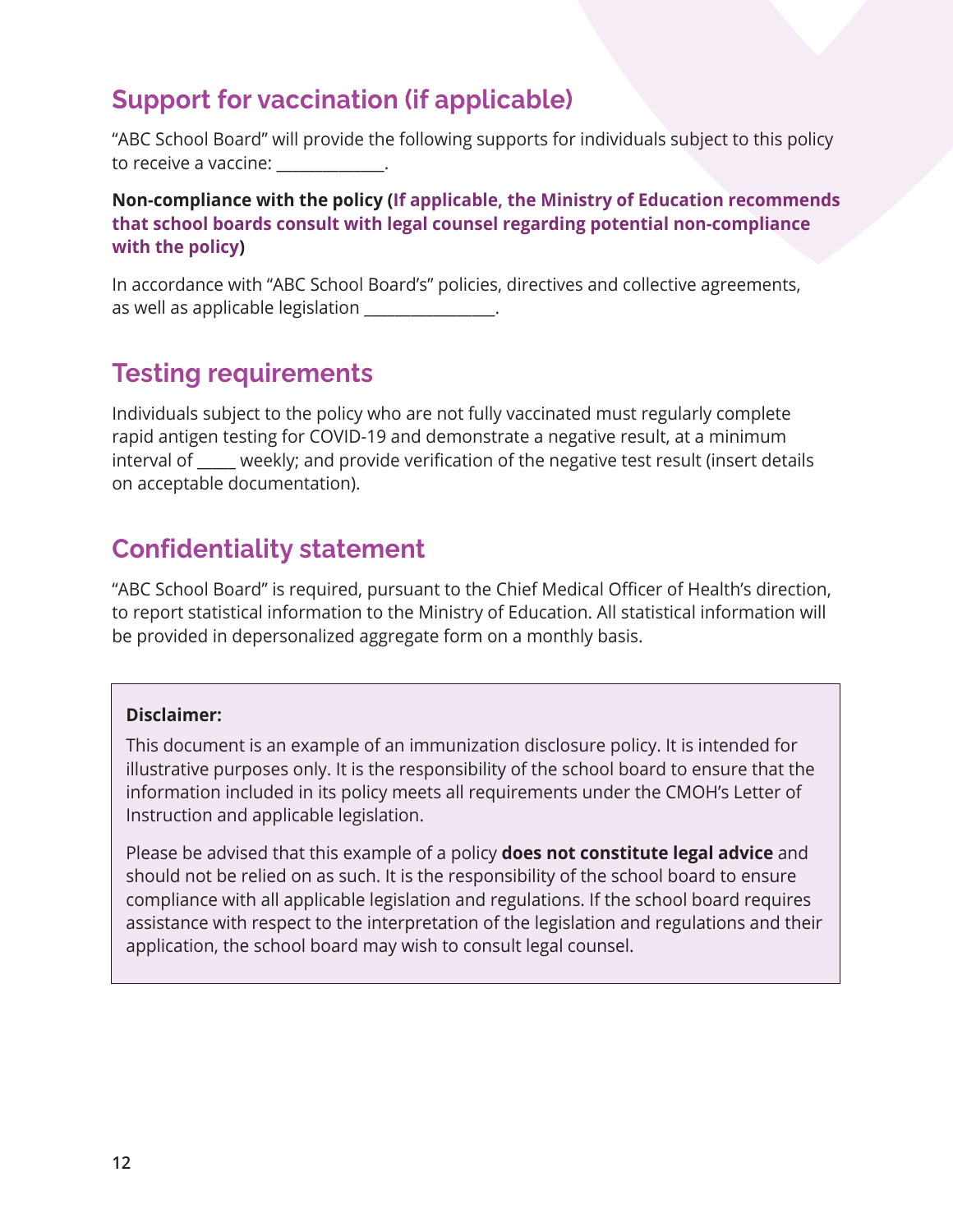# **Appendix B: Supplementary educational resources**

The Ministry of Education is providing a mandatory video for all individuals who must participate in an education session. Additional, supplementary resources are offered below for more information:

**[About COVID-19 Vaccines](https://www.health.gov.on.ca/en/pro/programs/publichealth/coronavirus/docs/vaccine/COVID-19_about_vaccines.pdf)** (Ontario Ministry of Health)

**[Building Confidence in Vaccines](https://www.publichealthontario.ca/-/media/documents/ncov/vaccines/2021/04/covid-19-building-confidence-in-vaccines.pdf?la=en)** [English] and **[Accroître la confiance à l'égard des](https://www.publichealthontario.ca/-/media/documents/ncov/vaccines/2021/04/covid-19-building-confidence-in-vaccines.pdf?la=fr)  [vaccins](https://www.publichealthontario.ca/-/media/documents/ncov/vaccines/2021/04/covid-19-building-confidence-in-vaccines.pdf?la=fr)** [French] (Public Health Ontario)

**[Communicating effectively about immunization: Canadian Immunization Guide](https://www.canada.ca/en/public-health/services/publications/healthy-living/canadian-immunization-guide-part-1-key-immunization-information/page-5-communicating-effectively-immunization.html)** (Government of Canada)

**[Coronavirus disease \(COVID-19\): Awareness resources](https://www.canada.ca/en/public-health/services/diseases/2019-novel-coronavirus-infection/awareness-resources.html?vaccination)** (Government of Canada – available in many languages)

**[COVID-19 Info](https://immunize.ca/covid-19-info)** (Immunize Canada)

**[COVID-19 vaccines and workplace health and safety: Learn how COVID-19 vaccines](https://www.ontario.ca/page/covid-19-vaccines-and-workplace-health-and-safety)  [help protect you and make your workplace safer](https://www.ontario.ca/page/covid-19-vaccines-and-workplace-health-and-safety)** [English] and **[Les vaccins contre la COVID-19 et la santé et la sécurité au travail: Découvrez](https://www.ontario.ca/fr/page/les-vaccins-contre-la-covid-19-et-la-sante-et-la-securite-au-travail)  [comment les vaccins contre la COVID-19covid 19 contribuent à vous protéger et](https://www.ontario.ca/fr/page/les-vaccins-contre-la-covid-19-et-la-sante-et-la-securite-au-travail)  [à rendre votre lieu de travail plus sécuritaire](https://www.ontario.ca/fr/page/les-vaccins-contre-la-covid-19-et-la-sante-et-la-securite-au-travail)** [French] (Ontario Ministry of Labour, Training and Skills Development)

**[COVID-19: Vaccines | Centre for Effective Practice - Digital Tools](https://tools.cep.health/tool/covid-19-vaccines/)** (Centre for Effective Practice)

**[COVID-19 Vaccines Explained](https://www.who.int/emergencies/diseases/novel-coronavirus-2019/covid-19-vaccines/explainers)** (World Health Organization)

**[COVID-19 Vaccine Information Sheet](https://www.health.gov.on.ca/en/pro/programs/publichealth/coronavirus/docs/vaccine/COVID-19_vaccine_info_sheet.pdf)** (Ontario Ministry of Health)

**[COVID-19: Vaccine Resources](https://www.toronto.ca/home/covid-19/covid-19-protect-yourself-others/covid-19-vaccines/covid-19-vaccine-resources/)** and in **[American Sign Language](https://www.youtube.com/embed/fAn3FP6f1h8?rel=0&feature=oembed)** (City of Toronto – available in many languages)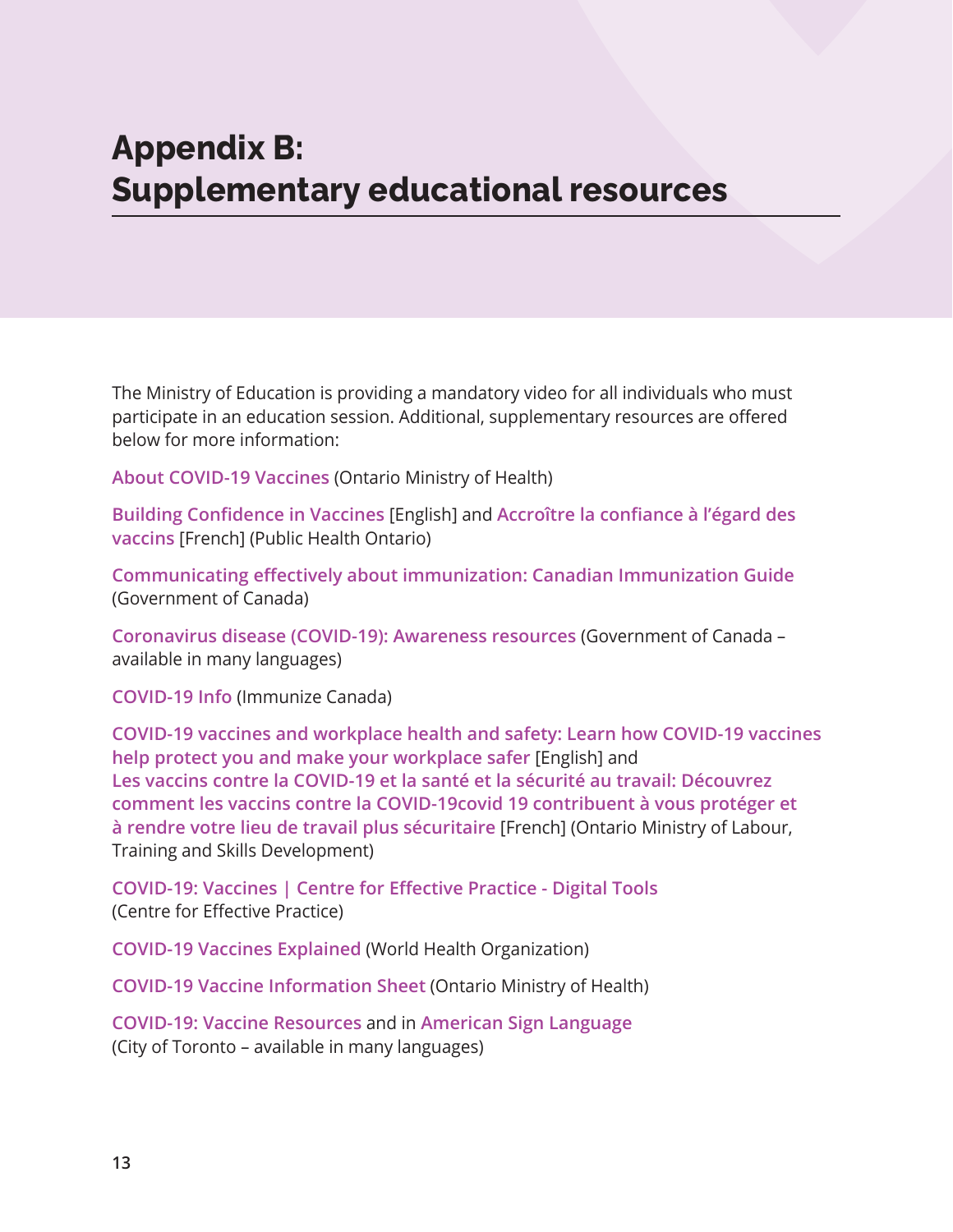**[Documents multilingues sur la vaccination contre la COVID-19](https://accesss.net/documents-multilingues-sur-la-vaccination-contre-la-covid-19/) (**Alliance des communautés culturelles pour l'égalité dans la santé et les services sociaux – available in many languages)

**[Gashkiwidoon toolkit: covid-19 vaccine implementation](https://www.iphcc.ca/publications/toolkits/Gashkiwidoon/22/)** (Indigenous Primary Health Care Council)

**[Ontario's doctors answer COVID-19 vaccine questions](https://www.askontariodoctors.ca/covidvaccine?utm_source=link.cep.health&utm_medium=urlshortener&utm_campaign=covid-vaccine&fbclid=IwAR0BMfWa7awcKqMqTG-GxhubRJJUPgAVJ19yt2HUE2x3_O6CuiVyItoHgiw)** (Ontario Medical Association)

**[Sunnybrook COVID-19 e-learning module](https://360.articulate.com/review/content/e77b56e0-45ed-42d0-9d9f-1b51eb8277ed/review)** (Sunnybrook Health Sciences Centre)

**Updates on COVID-19** (National Collaborating Centre for Indigenous Health)

#### **Disclaimer:**

The Ministry of Education and the Province of Ontario do not assume any responsibility for the content of any of the supplementary resources listed above. The inclusion of the supplementary resources in the list above does not constitute an endorsement of the resource or the organization/entity that developed the resource. School boards should seek legal advice on the use of any resources/materials whose use is protected by law. If a school board wishes to use any or all of the resources in the list above as a supplement to the mandatory video resource to be provided by the ministry, the school board should clearly and expressly attribute sources appropriately.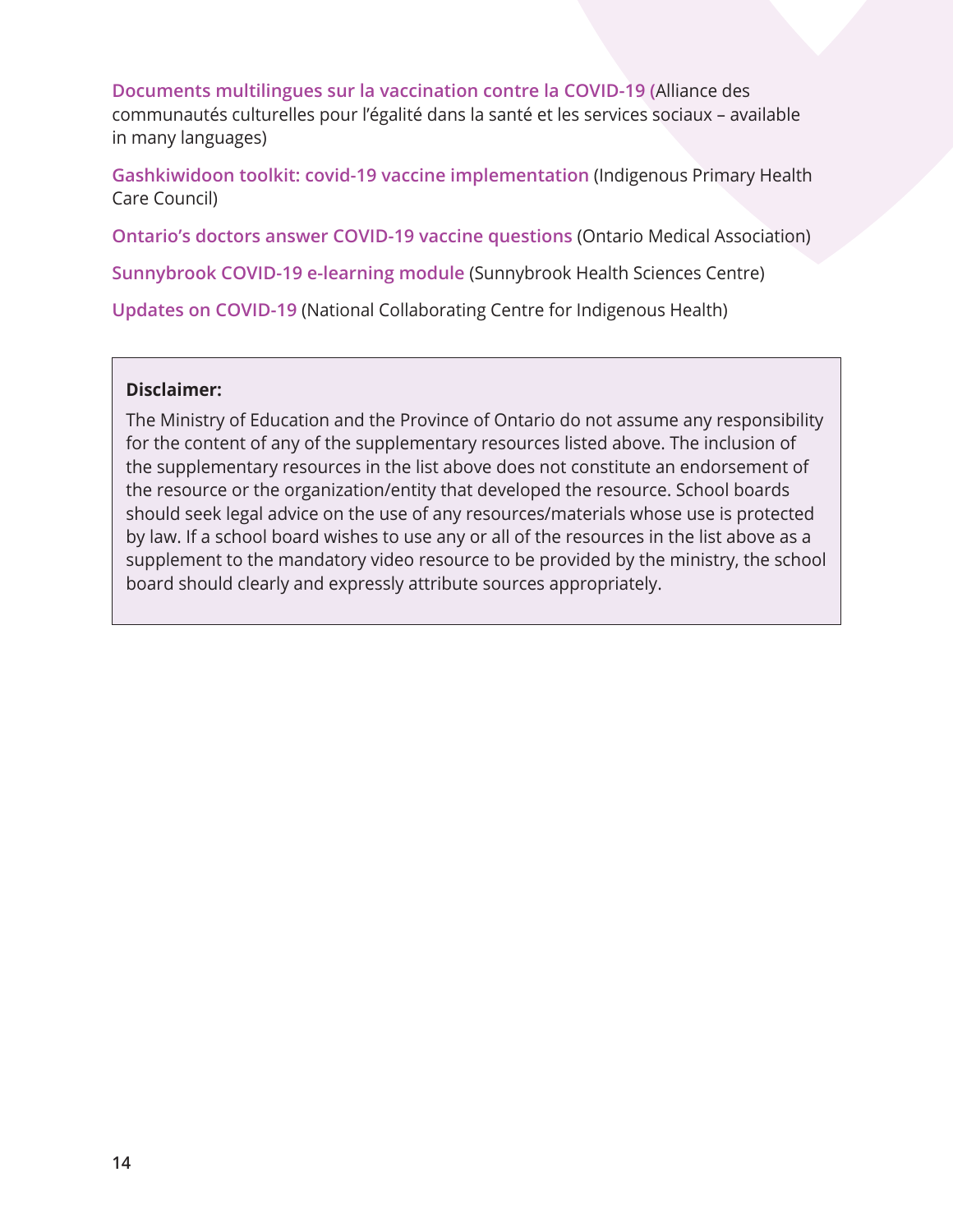# **Appendix C: Frequently asked questions (FAQs)**

#### **1. What are the requirements in the immunization disclosure policy?**

As announced on August 17, 2021, the Chief Medical Officer of Health (CMOH) is requiring school boards to establish and implement a COVID-19 immunization disclosure policy for staff, and other individuals who have frequent and direct contact with school board staff or students in schools and/or during student transportation. Individuals subject to a school board's immunization disclosure policy would be required to provide proof of one of the following three things:

- **1. Full vaccination** against COVID-19; or
- **2. A medical reason** for not being vaccinated against COVID-19; or
- **3.** Completion of a COVID-19 vaccination **educational program** prescribed by the Ministry of Education.

Individuals who are not fully vaccinated, including those with a documented medical reason, will be required to complete COVID-19 rapid antigen testing at a minimum frequency prescribed by the Ministry of Education. More information on testing and frequency will be available shortly.

#### **2. Why did the CMOH issue instructions that require school boards to have an immunization disclosure policy?**

Achieving high immunization rates in Ontario's schools through vaccination is part of a range of measures and actions that can help prevent and limit the spread of COVID-19 in schools. Vaccination against COVID-19 helps reduce the number of new cases with the overarching goal of keeping schools open and safe for in-person learning.

The objectives of this policy are to:

- **•** Support safer schools for Ontario's students and staff;
- **•** Set out a provincially consistent approach to COVID-19 immunization disclosure policies in schools;
- **•** Optimize COVID-19 vaccination rates in schools;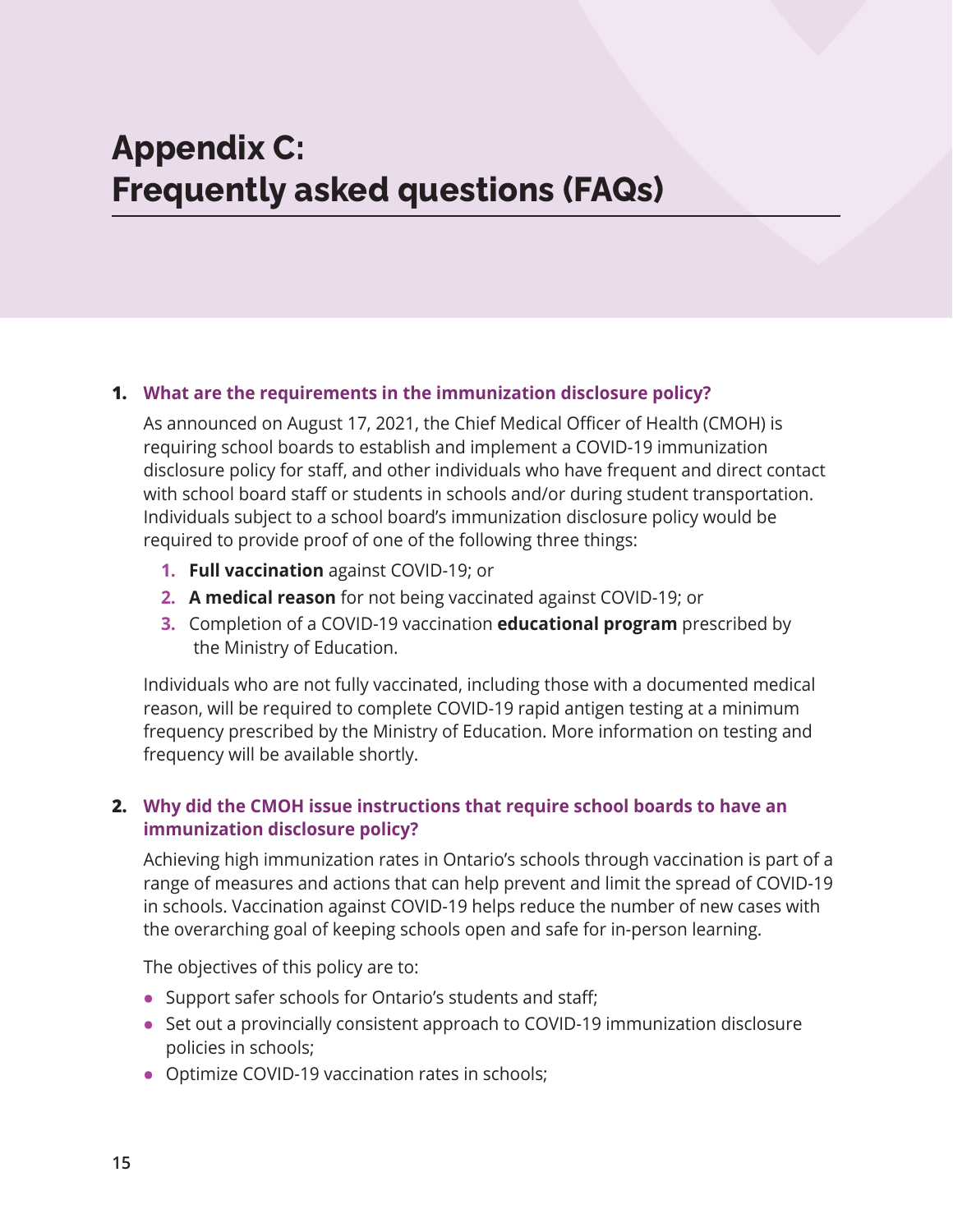- **•** Ensure that individuals have access to reliable information to support informed decisions about COVID-19 vaccination; and
- **•** Ensure that individuals who are not fully vaccinated against COVID-19 are being routinely tested for COVID-19.

#### **3. When are these requirements taking effect?**

By September 7, 2021, individuals covered by the policy are expected to submit a formal attestation if they are "fully vaccinated" against COVID-19 and provide proof of full vaccination (i.e., upload or provide vaccination receipt(s)). This attestation process is envisioned to take approximately 15 minutes.

As many school boards are exploring how their existing human resources information systems (HRIS) can accommodate this attestation process, including the potential to upload vaccine receipts as proof, school boards can accept attestations for the target date of September 7, 2021, with proof to follow. The ministry asks that school boards continue to work towards uploading vaccine receipts or otherwise confirming proof of vaccination as quickly as possible.

This approach aims to balance the need for school boards to have some lead time to undertake implementation activities, with the need to have the policy in place as soon as possible to protect schools' populations.

Implementation timeline requirements for other elements of the policy (e.g. testing) will be communicated shortly.

#### **4. Who is responsible for ensuring that the covered individuals are notified of a school board's COVID-19 immunization disclosure policy?**

Every school board shall ensure that the policy on COVID-19 immunization disclosure is available to all individuals who are subject to the policy, and that the policy is made available to parents and guardians.

While school boards should continue to encourage all individuals who work in or otherwise attend schools to get vaccinated, communication about the policy should be provided in a manner that supports education and informed choice about COVID-19 vaccination.

#### **5. What type of data are school boards required to report to the ministry regarding their COVID-19 immunization disclosure policies?**

Every school board must collect, maintain, and disclose to the Ministry of Education, on a monthly basis and in a manner set out by the ministry, the following statistical information:

- **1.** Total number of individuals to which this policy will apply;
- **2.** Total number of individuals who have attested to being fully vaccinated, without supporting documentation;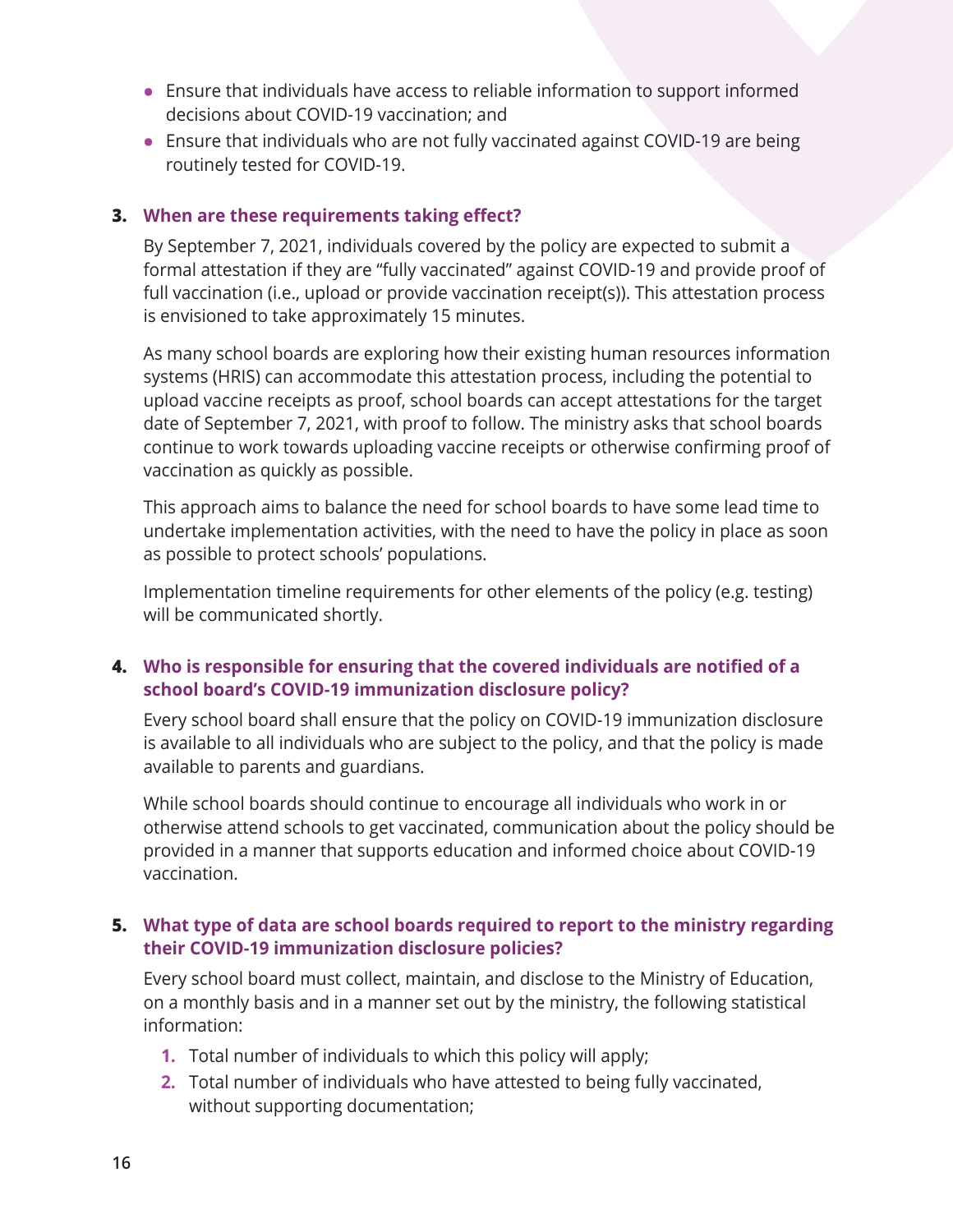- **3.** Total number of individuals who have attested to/and provided proof of being fully vaccinated against COVID-19;
- **4.** Total number of individuals who provided a documented medical reason for not being fully vaccinated against COVID-19;
- **5.** Total number of individuals who completed an educational session about the benefits of COVID-19 vaccination as an alternative to 2, 3, or 4 above, where applicable;
- **6.** Total number of individuals who have not yet submitted the attestation, for all individuals in a school board's HRIS;
- **7.** Percentage of individuals who have attested to being fully immunized (without supporting documentation); and
- **8.** Percentage of individuals who have attested to being fully immunized (with supporting documentation).

School boards are also asked, in their reporting to the ministry, to be explicit on categories of individuals captured, including any deviations from the above list.

#### **6. My school board has volunteers that only come into schools for two hours once a week; would they be subject to the school board's COVID-19 immunization disclosure policy?**

A school board's COVID-19 immunization disclosure policy must apply to all staff, and other individuals who have frequent and direct contact with school board staff or students in schools and/or during student transportation, including volunteers.

#### **7. Do individuals who are on leave from work (e.g., pregnancy/parental leave, sick leave, extended personal leave, etc.) or work remotely have to comply with a school board's immunization disclosure policy?**

The CMOH's instructions will exclude individuals who work remotely and whose work does not involve in-person interactions. Individuals who are on a leave from work and are not attending school settings or in direct contact with staff or students are not subject to this policy.

#### **8. How much time do newly hired/retained individuals have to come into compliance with a school board's immunization disclosure policy?**

It is expected that newly hired or retained individuals would provide an attestation where applicable on or before the first day of attending a school board site, where possible.

#### **9. When will individuals be expected to test or watch the required educational video?**

Individuals will be expected to fulfill testing requirements and/or watch the ministry prescribed education video outside of working hours.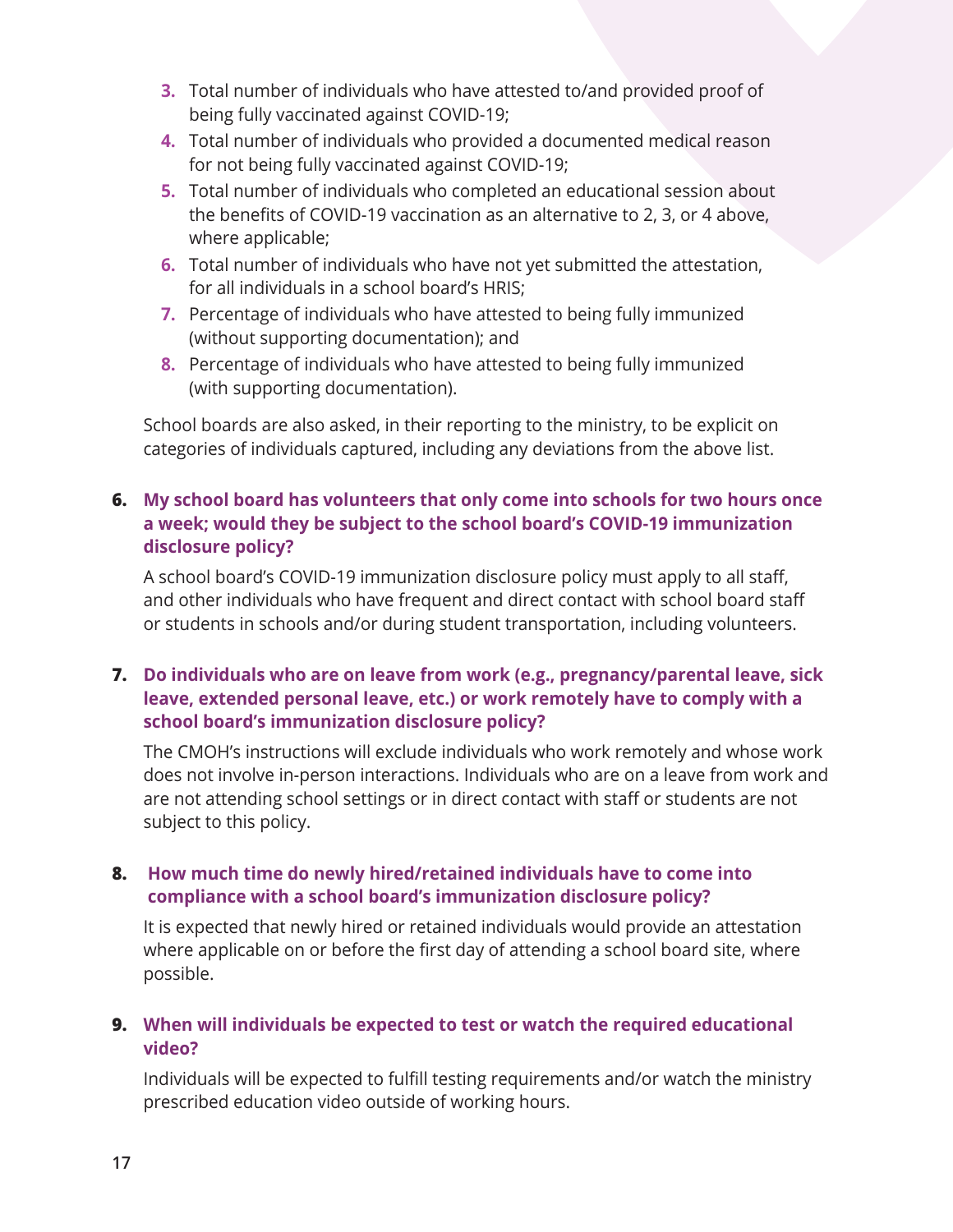#### **10. What happens if someone has had their first dose of a two dose vaccine series but does not provide proof of a second dose?**

If a person subject to the school board's COVID-19 immunization disclosure policy does not provide proof of having received all of the required doses of a World Health Organization approved vaccine, they will be required to provide a medical reason for not receiving the second dose or participate in an educational program and continue to complete regular COVID-19 testing as prescribed by the ministry.

#### **11. How will school boards have access to the educational program?**

School boards are required to use a video resource prescribed by the Ministry of Education as the educational program for unvaccinated individuals. The ministry is targeting to share the video resource with school boards by September 10, 2021.

#### **12. Do unvaccinated individuals need to complete the educational program more than once?**

The CMOH's direction will not require completion of the educational program more than once.

#### **13. What if a person objects to being vaccinated against COVID-19 on religious/ conscientious grounds?**

If an individual objects to vaccination for any reason other than a medical reason, including based on religious or conscientious grounds, the school board is required to ensure that the individual participates in an educational program prescribed by the Ministry of Education, and undergo regular rapid antigen testing at a minimum interval prescribed by the Ministry of Education.

As it stands, a medical exemption is the only reason an unvaccinated individual would not be required to participate in an educational program. Other than for a medical reason, individuals are not required to make any disclosure on their reason for not being fully vaccinated, nor are boards expected to collect or report this information.

#### **14. What if an individual has a medical condition that prevents them from being vaccinated?**

If an individual cannot be vaccinated due to a medical reason, the school board must ensure that the individual produces written proof of the medical reason, provided by either a physician or registered nurse in the Extended Class (commonly referred to as a nurse practitioner). The written proof must include the medical reason that the person cannot be vaccinated against COVID-19 and the effective time period for the medical reason (i.e., permanent or time-limited). If the reason is time-limited, the written proof must set out how long the reason is in place (e.g., six months, one year, etc.). The person will need to undergo regular rapid antigen testing at a minimum interval prescribed by the Ministry of Education.